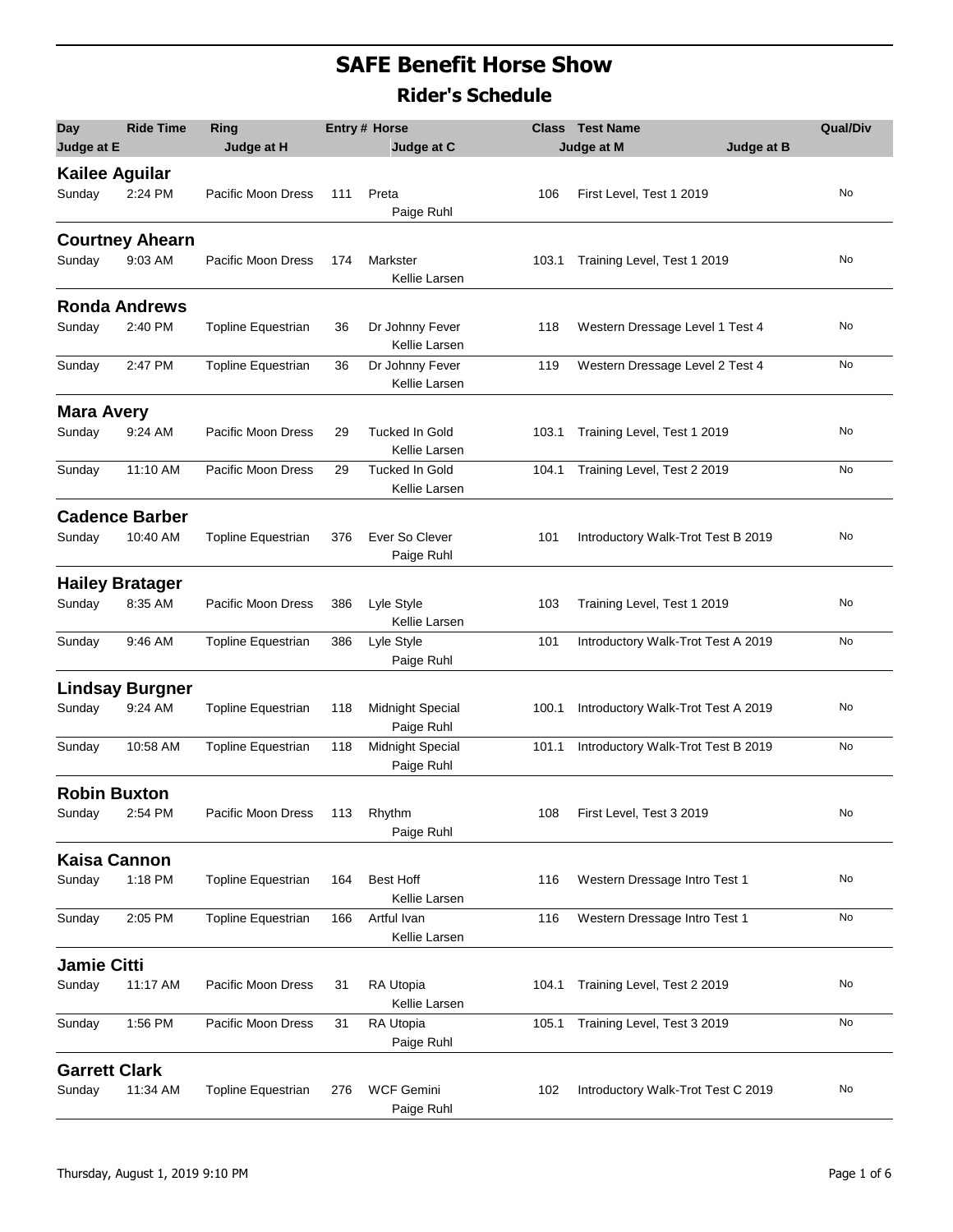| <b>Day</b><br>Judge at E    | <b>Ride Time</b>           | <b>Ring</b><br>Judge at H |     | <b>Entry# Horse</b><br>Judge at C         |       | <b>Class</b> Test Name<br>Judge at B<br>Judge at M | <b>Qual/Div</b> |
|-----------------------------|----------------------------|---------------------------|-----|-------------------------------------------|-------|----------------------------------------------------|-----------------|
|                             |                            |                           |     |                                           |       |                                                    |                 |
| <b>Joan Corey</b><br>Sunday | 3:10 PM                    | Pacific Moon Dress        | 112 | Rainier                                   | 109   | Second Level, Test 3 2019                          | No              |
| Sunday                      | 3:25 PM                    | Pacific Moon Dress        | 112 | Paige Ruhl<br>Rainier                     | 109   | Second Level, Test 3 2019                          | No              |
|                             |                            |                           |     | Paige Ruhl                                |       |                                                    |                 |
|                             | <b>Christine Dahl</b>      |                           |     |                                           |       |                                                    | No              |
| Sunday                      | 8:56 AM                    | Pacific Moon Dress        | 123 | Moon Zoom<br>Kellie Larsen                | 103.1 | Training Level, Test 1 2019                        |                 |
| Sunday                      | 11:02 AM                   | Pacific Moon Dress        | 123 | Moon Zoom<br>Kellie Larsen                | 104.1 | Training Level, Test 2 2019                        | No              |
| Sunday                      | 11:25 AM                   | Pacific Moon Dress        | 123 | Moon Zoom<br>Kellie Larsen                | 104.1 | Training Level, Test 2 2019                        | No              |
|                             | Jolene Duncan              |                           |     |                                           |       |                                                    |                 |
| Sunday                      | 8:49 AM                    | Pacific Moon Dress        | 122 | Merah<br>Kellie Larsen                    | 103.1 | Training Level, Test 1 2019                        | No              |
| Sunday                      | 9:17 AM                    | Pacific Moon Dress        | 122 | Merah<br>Kellie Larsen                    | 103.1 | Training Level, Test 1 2019                        | No              |
|                             | <b>Megan Farnsworth</b>    |                           |     |                                           |       |                                                    |                 |
| Sunday                      | 11:46 AM                   | Pacific Moon Dress        | 448 | <b>Kactus Relevation</b><br>Kellie Larsen | 105   | Training Level, Test 3 2019                        | No              |
| Sunday                      | 1:45 PM                    | <b>Topline Equestrian</b> | 298 | Rocco<br>Kellie Larsen                    | 116   | Western Dressage Intro Test 2                      | No              |
|                             | <b>Brielle Flaherty</b>    |                           |     |                                           |       |                                                    |                 |
| Sunday                      | 8:14 AM                    | Pacific Moon Dress        | 383 | Molly<br>Kellie Larsen                    | 103   | Training Level, Test 1 2019                        | No              |
| Sunday                      | 10:02 AM                   | Pacific Moon Dress        | 383 | Molly<br>Kellie Larsen                    | 104   | Training Level, Test 2 2019                        | No              |
|                             |                            |                           |     |                                           |       |                                                    |                 |
| Sunday                      | Vanessa Garcia<br>11:28 AM | Topline Equestrian        | 181 | Sierro                                    | 102   | Introductory Walk-Trot Test C 2019                 | No              |
|                             |                            |                           |     | Paige Ruhl                                |       |                                                    |                 |
|                             | <b>Reese Garnes</b>        |                           |     |                                           |       |                                                    |                 |
| Sunday                      | 8:18 AM                    | Topline Equestrian        | 299 | Ducati<br>Paige Ruhl                      | 100   | Introductory Walk-Trot Test A 2019                 | No              |
| Sunday                      | 8:36 AM                    | <b>Topline Equestrian</b> | 299 | Ducati<br>Paige Ruhl                      | 100   | Introductory Walk-Trot Test A 2019                 | No              |
| Sunday                      | 1:24 PM                    | Topline Equestrian        | 241 | Rio<br>Kellie Larsen                      | 116   | Western Dressage Intro Test 2                      | No              |
| Sunday                      | 1:52 PM                    | <b>Topline Equestrian</b> | 241 | Rio<br>Kellie Larsen                      | 116   | Western Dressage Intro Test 1                      | No              |
|                             | <b>Samantha Garrett</b>    |                           |     |                                           |       |                                                    |                 |
| Sunday                      | 10:46 AM                   | <b>Topline Equestrian</b> | 100 | Arc De Triumphe<br>Paige Ruhl             | 101.1 | Introductory Walk-Trot Test B 2019                 | No              |
| Sunday                      | 11:04 AM                   | <b>Topline Equestrian</b> | 100 | Arc De Triumphe<br>Paige Ruhl             | 101.1 | Introductory Walk-Trot Test B 2019                 | No              |
| <b>Alexis Gaub</b>          |                            |                           |     |                                           |       |                                                    |                 |
| Sunday                      | 9:38 AM                    | Pacific Moon Dress        | 114 | Sherman<br>Kellie Larsen                  | 103.1 | Training Level, Test 1 2019                        | No              |
| Sunday                      | 11:10 AM                   | Topline Equestrian        | 114 | Sherman<br>Paige Ruhl                     | 102   | Introductory Walk-Trot Test C 2019                 | No              |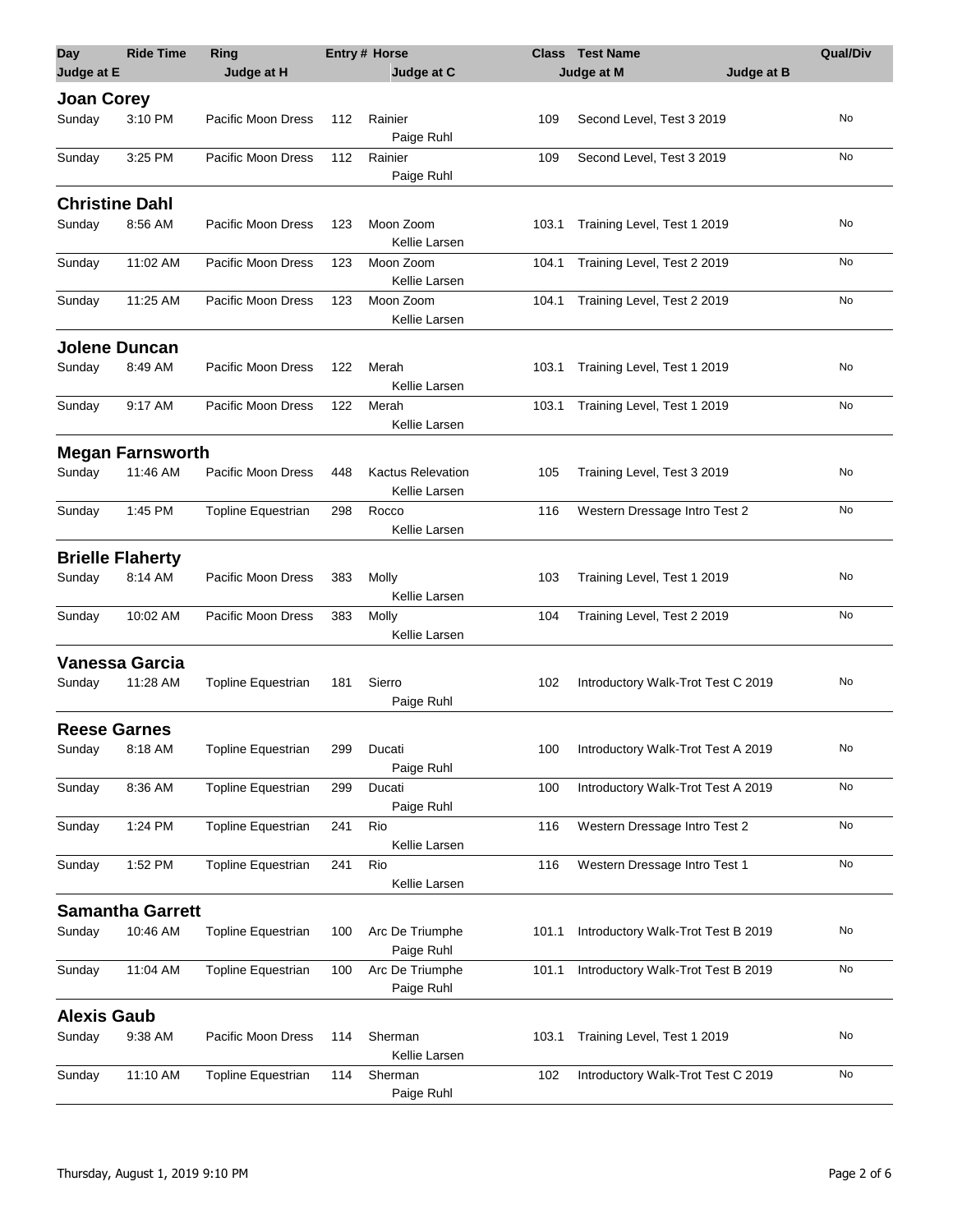| Day                 | <b>Ride Time</b>            | Ring                      |     | Entry # Horse                              | <b>Class</b> | <b>Test Name</b>                    | <b>Qual/Div</b> |
|---------------------|-----------------------------|---------------------------|-----|--------------------------------------------|--------------|-------------------------------------|-----------------|
| Judge at E          |                             | Judge at H                |     | Judge at C                                 |              | Judge at M<br>Judge at B            |                 |
|                     | <b>Ruth Geppert-Jelinek</b> |                           |     |                                            |              |                                     |                 |
| Sunday              | 2:17 PM                     | Pacific Moon Dress        | 87  | Lorenzo<br>Paige Ruhl                      | 106          | First Level, Test 1 2019            | No              |
| Sunday              | 2:38 PM                     | Pacific Moon Dress        | 87  | Lorenzo<br>Paige Ruhl                      | 107          | First Level, Test 2 2019            | No              |
| Sunday              | 3:02 PM                     | Pacific Moon Dress        | 87  | Lorenzo<br>Paige Ruhl                      | 108          | First Level, Test 3 2019            | No              |
| Sunday              | 3:33 PM                     | Pacific Moon Dress        | 87  | Lorenzo<br>Paige Ruhl                      | 113          | USDF Freestyle, First Level 2019    | No              |
|                     | <b>Lisa Glendenning</b>     |                           |     |                                            |              |                                     |                 |
| Sunday              | 9:06 AM                     | <b>Topline Equestrian</b> | 12  | Sure Blessing<br>Paige Ruhl                | 100.1        | Introductory Walk-Trot Test A 2019  | No              |
| <b>Anne Gould</b>   |                             |                           |     |                                            |              |                                     |                 |
| Sunday              | 9:31 AM                     | Pacific Moon Dress        | 109 | Dewey<br>Kellie Larsen                     | 103.1        | Training Level, Test 1 2019         | No              |
| Sunday              | 11:40 AM                    | <b>Topline Equestrian</b> | 109 | Dewey<br>Paige Ruhl                        | 102          | Introductory Walk-Trot Test C 2019  | No              |
|                     | <b>Jamie Hackiewicz</b>     |                           |     |                                            |              |                                     |                 |
| Sunday              | 1:38 PM                     | <b>Topline Equestrian</b> | 175 | <b>Princess Aire</b><br>Kellie Larsen      | 116          | Western Dressage Intro Test 1       | No              |
| <b>Kelsey Hagan</b> |                             |                           |     |                                            |              |                                     |                 |
| Sunday              | 10:55 AM                    | Pacific Moon Dress        | 159 | <b>KLN Daring Command</b><br>Kellie Larsen | 104.1        | Training Level, Test 2 2019         | No              |
| Sunday              | 1:49 PM                     | Pacific Moon Dress        | 159 | <b>KLN Daring Command</b><br>Paige Ruhl    | 105.1        | Training Level, Test 3 2019         | No              |
| Sunday              | 3:42 PM                     | Pacific Moon Dress        | 159 | <b>KLN Daring Command</b><br>Paige Ruhl    | 113          | USDF Freestyle, Training Level 2019 | No              |
|                     | <b>Hannah Halbur</b>        |                           |     |                                            |              |                                     |                 |
| Sunday              | 8:00 AM                     | Pacific Moon Dress        | 201 | Finnibus<br>Kellie Larsen                  | 103          | Training Level, Test 1 2019         | No              |
| Sunday              | 10:32 AM                    | Pacific Moon Dress        | 201 | Finnibus<br>Kellie Larsen                  | 104          | Training Level, Test 2 2019         | No              |
|                     | <b>Amy Hardebeck</b>        |                           |     |                                            |              |                                     |                 |
| Sunday              | 2:19 PM                     | <b>Topline Equestrian</b> | 27  | <b>CFS Dark Dreams</b><br>Kellie Larsen    | 117          | Western Dressage Basic Test 4       | No              |
| Sunday              | 2:33 PM                     | <b>Topline Equestrian</b> | 27  | <b>CFS Dark Dreams</b><br>Kellie Larsen    | 117          | Western Dressage Basic Test 4       | No              |
|                     | <b>Ashleigh Heineman</b>    |                           |     |                                            |              |                                     |                 |
| Sunday              | 8:54 AM                     | <b>Topline Equestrian</b> | 119 | <b>BA Afirefly</b><br>Paige Ruhl           | 100          | Introductory Walk-Trot Test A 2019  | No              |
| Sunday              | 11:22 AM                    | <b>Topline Equestrian</b> | 119 | <b>BA Afirefly</b><br>Paige Ruhl           | 102          | Introductory Walk-Trot Test C 2019  | No              |
|                     | <b>Harmony Hodgson</b>      |                           |     |                                            |              |                                     |                 |
| Sunday              | 10:22 AM                    | Topline Equestrian        | 330 | <b>BA Afirefly</b><br>Paige Ruhl           | 101          | Introductory Walk-Trot Test B 2019  | No              |
|                     | Launa Hodgson               |                           |     |                                            |              |                                     |                 |
| Sunday              | 10:34 AM                    | <b>Topline Equestrian</b> | 354 | <b>WCF Gemini</b><br>Paige Ruhl            | 101          | Introductory Walk-Trot Test B 2019  | No              |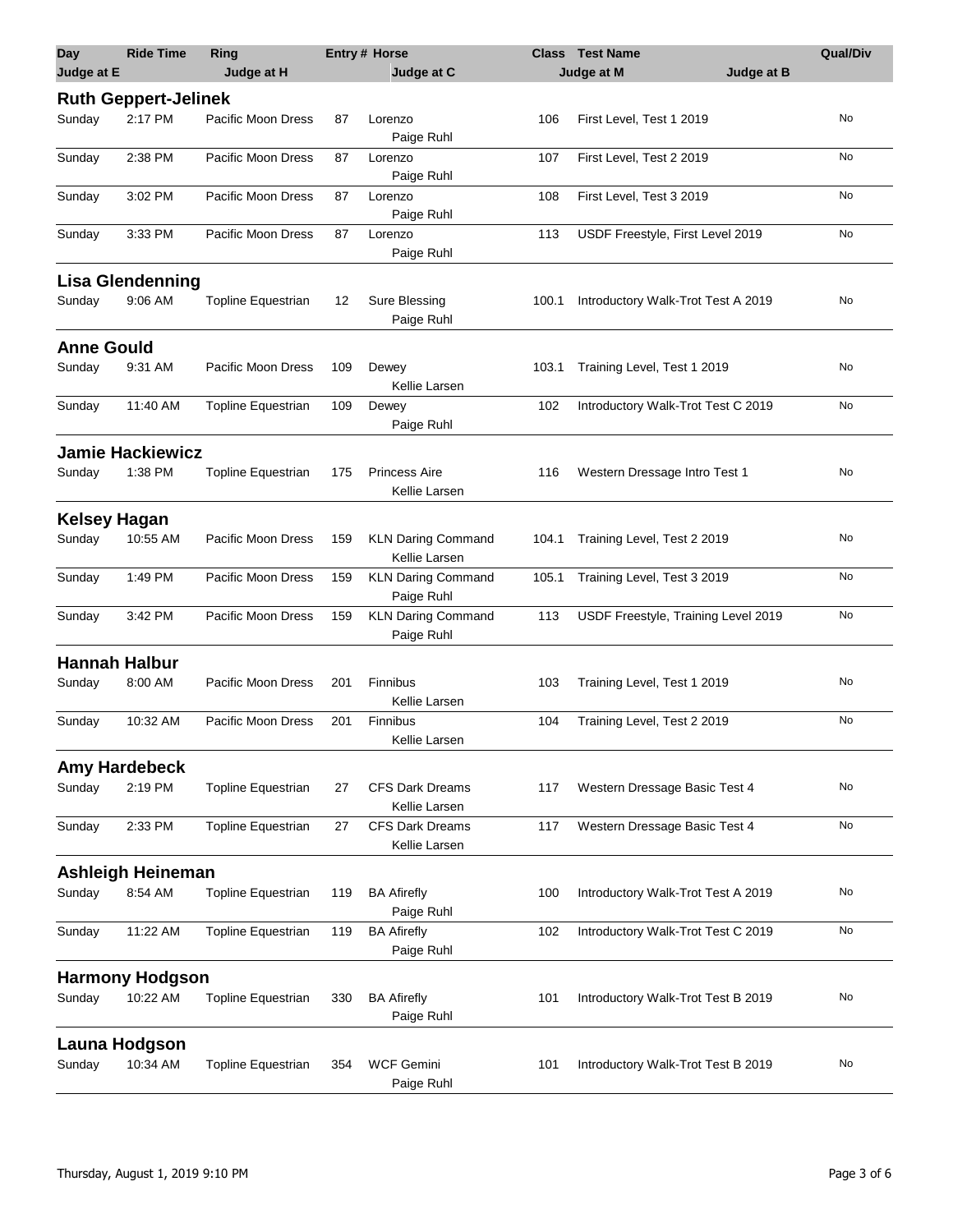| <b>Day</b>            | <b>Ride Time</b>          | <b>Ring</b>               |     | <b>Entry # Horse</b>            | <b>Class</b> | <b>Test Name</b>                   | <b>Qual/Div</b> |
|-----------------------|---------------------------|---------------------------|-----|---------------------------------|--------------|------------------------------------|-----------------|
| Judge at E            |                           | Judge at H                |     | Judge at C                      |              | Judge at B<br>Judge at M           |                 |
| <b>Maria Lacasse</b>  |                           |                           |     |                                 |              |                                    |                 |
| Sunday                | 1:28 PM                   | Pacific Moon Dress        | 116 | Miss Abstract<br>Paige Ruhl     | 105.1        | Training Level, Test 3 2019        | No              |
| Sunday                | 2:31 PM                   | Pacific Moon Dress        | 116 | Miss Abstract<br>Paige Ruhl     | 106          | First Level, Test 1 2019           | No              |
| <b>Sherry Leake</b>   |                           |                           |     |                                 |              |                                    |                 |
| Sunday                | 9:18 AM                   | <b>Topline Equestrian</b> | 89  | Ava Rose<br>Paige Ruhl          | 100.1        | Introductory Walk-Trot Test A 2019 | No              |
| Sunday                | 9:30 AM                   | Topline Equestrian        | 89  | Ava Rose<br>Paige Ruhl          | 100.1        | Introductory Walk-Trot Test A 2019 | No              |
| <b>Kendra Lilley</b>  |                           |                           |     |                                 |              |                                    |                 |
| Sunday                | 8:00 AM                   | <b>Topline Equestrian</b> | 292 | In The Moment<br>Paige Ruhl     | 100          | Introductory Walk-Trot Test A 2019 | No              |
| <b>Teyah Lopez</b>    |                           |                           |     |                                 |              |                                    |                 |
| Sunday                | 8:48 AM                   | Topline Equestrian        | 294 | In The Moment<br>Paige Ruhl     | 100          | Introductory Walk-Trot Test A 2019 | No              |
| Sunday                | 10:16 AM                  | Topline Equestrian        | 295 | Drop of Jupiter<br>Paige Ruhl   | 101          | Introductory Walk-Trot Test B 2019 | No              |
|                       | Ana Marroquim             |                           |     |                                 |              |                                    |                 |
| Sunday                | 1:42 PM                   | Pacific Moon Dress        | 115 | Willy<br>Paige Ruhl             | 105.1        | Training Level, Test 3 2019        | No              |
| <b>Ali McCarthy</b>   |                           |                           |     |                                 |              |                                    |                 |
| Sunday                | 10:47 AM                  | Pacific Moon Dress        | 102 | Moonshine<br>Kellie Larsen      | 104.1        | Training Level, Test 2 2019        | No              |
| Sunday                | 1:35 PM                   | Pacific Moon Dress        | 102 | Moonshine<br>Paige Ruhl         | 105.1        | Training Level, Test 3 2019        | No              |
| <b>Pam McCoy</b>      |                           |                           |     |                                 |              |                                    |                 |
| Sunday                | 1:31 PM                   | Topline Equestrian        | 104 | Jackson<br>Kellie Larsen        | 116          | Western Dressage Intro Test 4      | No              |
| Sunday                | 1:58 PM                   | <b>Topline Equestrian</b> | 104 | Jackson<br>Kellie Larsen        | 116          | Western Dressage Intro Test 4      | No              |
| Sunday                | 2:12 PM                   | Topline Equestrian        | 104 | Jackson<br>Kellie Larsen        | 117          | Western Dressage Basic Test 1      | No              |
| Sunday                | 2:26 PM                   | Topline Equestrian        | 104 | Jackson<br>Kellie Larsen        | 117          | Western Dressage Basic Test 1      | No              |
|                       | <b>Sara Nicole McNabb</b> |                           |     |                                 |              |                                    |                 |
| Sunday                | 10:52 AM                  | <b>Topline Equestrian</b> | 26  | Overtime Magic<br>Paige Ruhl    | 101.1        | Introductory Walk-Trot Test B 2019 | No              |
| <b>Aidyn Metcalf</b>  |                           |                           |     |                                 |              |                                    |                 |
| Sunday                | 8:06 AM                   | <b>Topline Equestrian</b> | 120 | <b>Batty Coda</b><br>Paige Ruhl | 100          | Introductory Walk-Trot Test A 2019 | No              |
| Sunday                | 8:24 AM                   | Topline Equestrian        | 120 | <b>Batty Coda</b><br>Paige Ruhl | 100          | Introductory Walk-Trot Test A 2019 | No              |
| Sunday                | 9:52 AM                   | <b>Topline Equestrian</b> | 120 | <b>Batty Coda</b><br>Paige Ruhl | 101          | Introductory Walk-Trot Test B 2019 | No              |
| <b>Faith Murawski</b> |                           |                           |     |                                 |              |                                    |                 |
| Sunday                | 10:10 AM                  | Topline Equestrian        | 286 | Merah<br>Paige Ruhl             | 101          | Introductory Walk-Trot Test B 2019 | No              |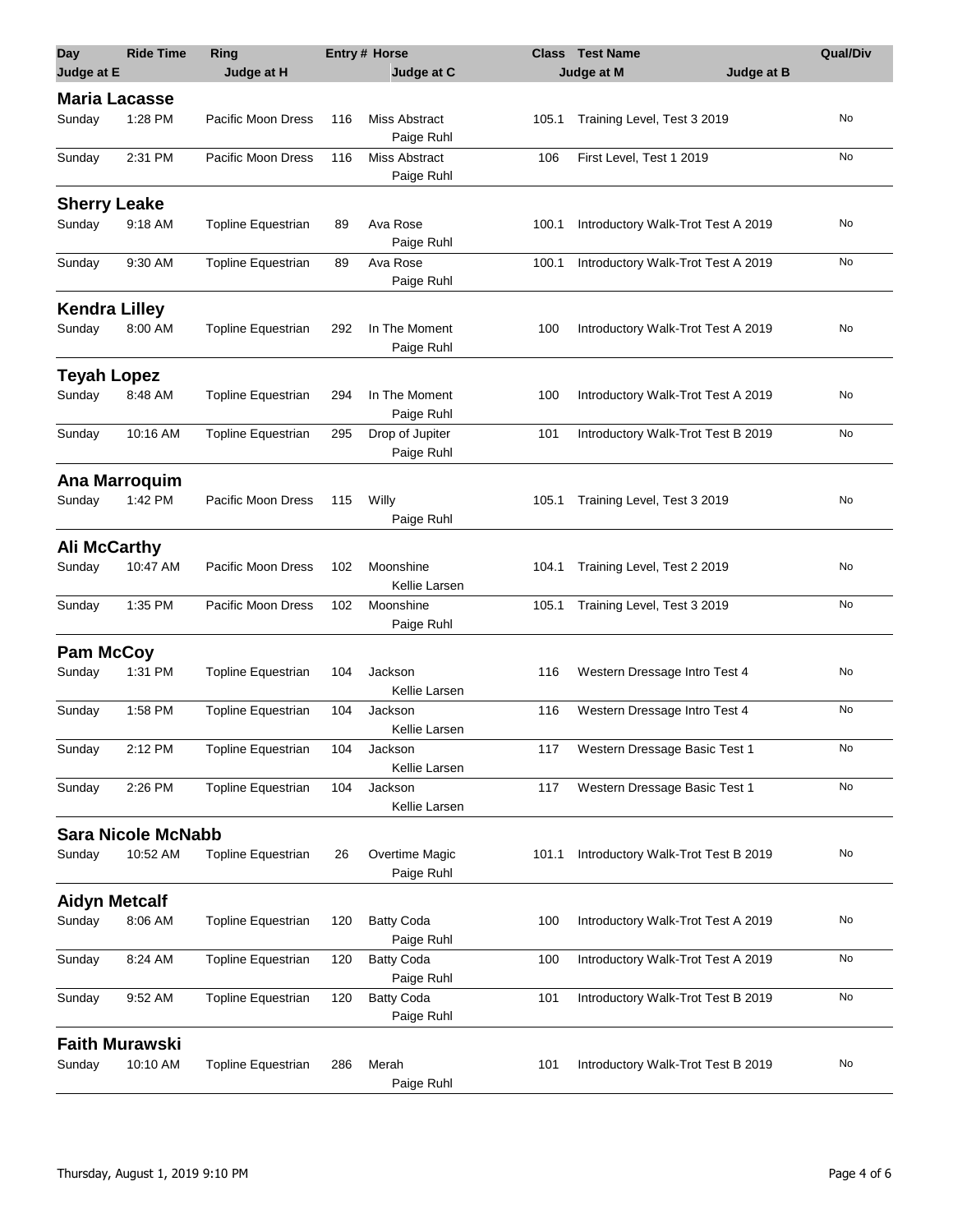| <b>Day</b><br>Judge at E | <b>Ride Time</b>         | Ring<br>Judge at H        |     | <b>Entry# Horse</b><br>Judge at C        |       | <b>Class Test Name</b><br>Judge at M<br>Judge at B | <b>Qual/Div</b> |
|--------------------------|--------------------------|---------------------------|-----|------------------------------------------|-------|----------------------------------------------------|-----------------|
|                          | <b>Jeannette Parrett</b> |                           |     |                                          |       |                                                    |                 |
| Sunday                   | 9:00 AM                  | <b>Topline Equestrian</b> | 22  | Dune<br>Paige Ruhl                       | 100.1 | Introductory Walk-Trot Test A 2019                 | No              |
| Sunday                   | 9:12 AM                  | Topline Equestrian        | 22  | Dune<br>Paige Ruhl                       | 100.1 | Introductory Walk-Trot Test B 2019                 | No              |
| <b>Susan Payne</b>       |                          |                           |     |                                          |       |                                                    |                 |
| Sunday                   | 9:45 AM                  | Pacific Moon Dress        | 35  | George<br>Kellie Larsen                  | 103.1 | Training Level, Test 1 2019                        | No              |
| Sunday                   | 1:00 PM                  | Pacific Moon Dress        | 35  | George<br>Paige Ruhl                     | 105.1 | Training Level, Test 3 2019                        | No              |
| <b>Grace Purdue</b>      |                          |                           |     |                                          |       |                                                    |                 |
| Sunday                   | 1:07 PM                  | Pacific Moon Dress        | 106 | Prestone<br>Paige Ruhl                   | 105.1 | Training Level, Test 3 2019                        | No              |
| Sunday                   | 1:21 PM                  | Pacific Moon Dress        | 106 | Prestone<br>Paige Ruhl                   | 105.1 | Training Level, Test 3 2019                        | No              |
|                          | <b>Evelyn Radabaugh</b>  |                           |     |                                          |       |                                                    |                 |
| Sunday                   | 8:07 AM                  | Pacific Moon Dress        | 124 | Boots by Boulet<br>Kellie Larsen         | 103   | Training Level, Test 1 2019                        | No              |
| Sunday                   | 11:39 AM                 | Pacific Moon Dress        | 124 | Boots by Boulet<br>Kellie Larsen         | 105   | Training Level, Test 3 2019                        | No              |
| <b>Lilian Reed</b>       |                          |                           |     |                                          |       |                                                    |                 |
| Sunday                   | 8:12 AM                  | <b>Topline Equestrian</b> | 121 | The Sassy Connection<br>Paige Ruhl       | 100   | Introductory Walk-Trot Test A 2019                 | No              |
| Sunday                   | 8:30 AM                  | Topline Equestrian        | 121 | The Sassy Connection<br>Paige Ruhl       | 100   | Introductory Walk-Trot Test A 2019                 | No              |
| Sunday                   | 9:58 AM                  | Topline Equestrian        | 121 | The Sassy Connection<br>Paige Ruhl       | 101   | Introductory Walk-Trot Test B 2019                 | No              |
| Joanna Sanok             |                          |                           |     |                                          |       |                                                    |                 |
| Sunday                   | 1:06 PM                  | Topline Equestrian        | 999 | Ruby<br>Kellie Larsen                    | 115   | <b>USEA Eventing - Beginner Novice Test</b>        | No              |
| <b>Caitlynn Sarin</b>    |                          |                           |     |                                          |       |                                                    |                 |
| Sunday                   | 10:17 AM                 | Pacific Moon Dress        | 107 | <b>Rhinestone Belle</b><br>Kellie Larsen | 104   | Training Level, Test 2 2019                        | No              |
| Sunday                   | 2:10 PM                  | Pacific Moon Dress        | 107 | <b>Rhinestone Belle</b><br>Paige Ruhl    | 106   | First Level, Test 1 2019                           | No              |
|                          | <b>Rebecca Schmidt</b>   |                           |     |                                          |       |                                                    |                 |
| Sunday                   | 1:14 PM                  | Pacific Moon Dress        | 105 | Amidala<br>Paige Ruhl                    | 105.1 | Training Level, Test 3 2019                        | No              |
| Sunday                   | 2:03 PM                  | Pacific Moon Dress        | 105 | Amidala<br>Paige Ruhl                    | 106   | First Level, Test 1 2019                           | No              |
|                          | <b>Estella Scoccolo</b>  |                           |     |                                          |       |                                                    |                 |
| Sunday                   | 10:09 AM                 | Pacific Moon Dress        | 101 | Captain Hook<br>Kellie Larsen            | 104   | Training Level, Test 2 2019                        | No              |
| Sunday                   | 11:32 AM                 | Pacific Moon Dress        | 101 | Captain Hook<br>Kellie Larsen            | 105   | Training Level, Test 3 2019                        | No              |
|                          | <b>Anna Spaulding</b>    |                           |     |                                          |       |                                                    |                 |
| Sunday                   | 2:46 PM                  | Pacific Moon Dress        | 103 | <b>Ashland Brenig</b><br>Paige Ruhl      | 108   | First Level, Test 3 2019                           | No              |
| Sunday                   | 3:18 PM                  | Pacific Moon Dress        | 103 | <b>Ashland Brenig</b><br>Paige Ruhl      | 109   | Second Level, Test 1 2019                          | No              |